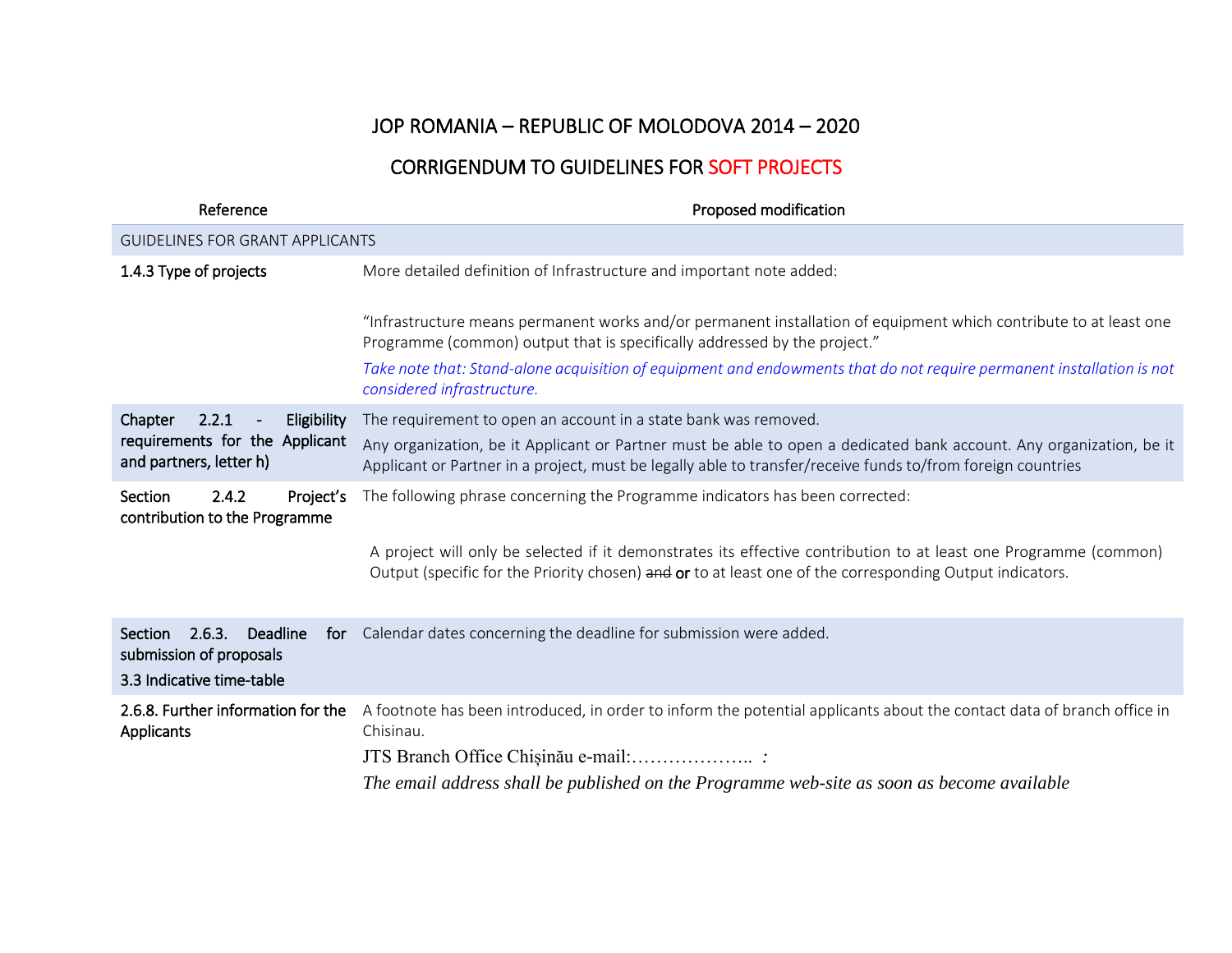| Reference                   | Proposed modification                                                                                                                                                                                                           |
|-----------------------------|---------------------------------------------------------------------------------------------------------------------------------------------------------------------------------------------------------------------------------|
| 4.2.2 Public procurement    | A note has been introduced, to clarify the type of procurement procedure that have to be applied by the entities from<br>Republic of Moldova, before and after grant contract signature.                                        |
|                             | <b>EXAMPLE THAT TAKE NOTE THAT</b>                                                                                                                                                                                              |
|                             | For costs mentioned at section 2.5 i) and j) above, the entities from Republic of Moldova may use the national<br>procurement rules, provided that Articles 52 to 56 of the ENI Implementing Regulation 897/2014 are respected. |
|                             | For all other costs mentioned at section 2.5 above, the provisions of the Procurement and grants for European Union<br>external actions (PRAG) shall be applied.                                                                |
|                             |                                                                                                                                                                                                                                 |
| Chapter 6 Glossary of terms | More detailed definition of the infrastructure: permanent works and/or permanent installation of equipment which<br>contribute to at least one Programme (common) output that is specifically addressed by the project.         |

| <b>ANNEXES</b>                                                                             |                                                                                                               |
|--------------------------------------------------------------------------------------------|---------------------------------------------------------------------------------------------------------------|
| Annex J1 SOFT Check list for<br>eligibility<br>administrative and<br>verification (Step 1) | Rephrasing of question $4^1$ :<br>The Partner is a legal entity registered and located in the Programme area. |
| Section Eligibility Check, question<br>$4^1$                                               |                                                                                                               |

|                                     | Annex J1 SOFT Check list for Removal of question 44 from the Check list. |
|-------------------------------------|--------------------------------------------------------------------------|
| administrative and eligibility      |                                                                          |
| verification Step 1:                |                                                                          |
| Section Eligibility Check, question |                                                                          |
| 4 <sup>4</sup>                      |                                                                          |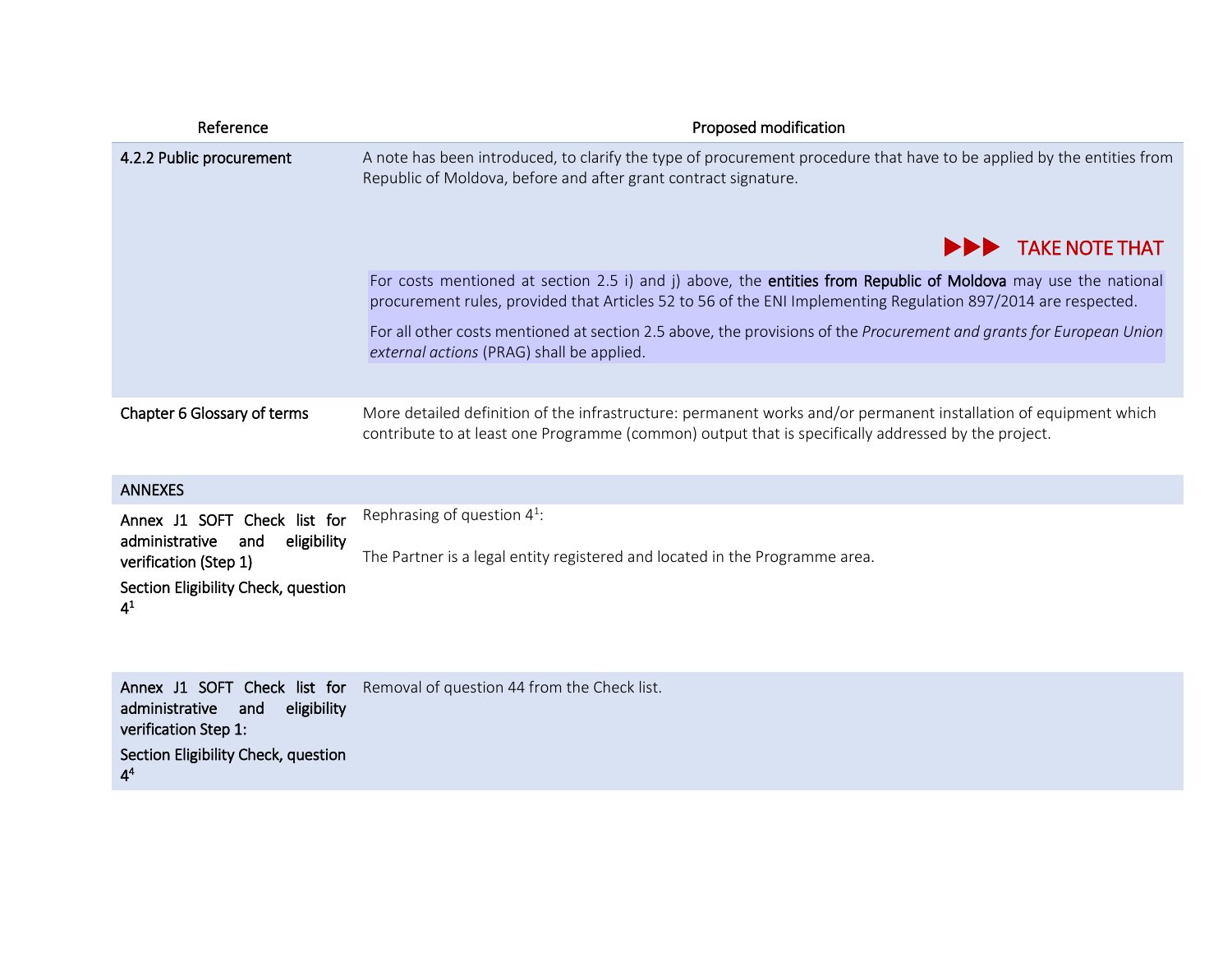| Reference                                                                                                               | Proposed modification                                                                                                                                                                                                                            |
|-------------------------------------------------------------------------------------------------------------------------|--------------------------------------------------------------------------------------------------------------------------------------------------------------------------------------------------------------------------------------------------|
| Annex J1 SOFT Check list for Rephrasing of question 12:<br>eligibility<br>administrative<br>and<br>verification Step 1: | In case the flexibility rule applies, in the conditions set at section 2.4.4.2 of the Guidelines for Grant Applicants, is the<br>share of budget to be spent by the project for the activities implemented outside the Programme area of maximum |
| Section Eligibility Check, question<br>12                                                                               | 10% of the total budget?                                                                                                                                                                                                                         |

| Annex J.2 Evaluation Grid<br>(technical and financial<br>evaluation)<br>Step 2:<br>Section 1.1.b Cross border impact | The question 2 have been corrected:<br>The cross border approach supports achievement of the General/and Special Specific Objectives of the project.                                                                                                                                                                                                                                                                                                                                                                                                                                                                      |
|----------------------------------------------------------------------------------------------------------------------|---------------------------------------------------------------------------------------------------------------------------------------------------------------------------------------------------------------------------------------------------------------------------------------------------------------------------------------------------------------------------------------------------------------------------------------------------------------------------------------------------------------------------------------------------------------------------------------------------------------------------|
| of the project                                                                                                       |                                                                                                                                                                                                                                                                                                                                                                                                                                                                                                                                                                                                                           |
| J.2<br>Evaluation<br>Grid<br>Annex<br>(technical<br>financial<br>and<br>evaluation)                                  | Minor additions to some criteria:<br>2.1 (a) General Objective – reference to section A2 of the Application Form has been inserted<br>2.1(b) Specific Objectives Objective – reference to section A2 of the Application Form has been inserted                                                                                                                                                                                                                                                                                                                                                                            |
| Annex A.1 Justification of costs                                                                                     | Description of heading 7 Information and visibility actions and for heading 9 Administrative costs has been corrected:<br>"7. Communication and visibility actions (minimum 2% of total direct eligible costs excluding costs at budget heading 3<br>Infrastructure and 7 Communication and visibility actions)<br>9. Administrative costs (maximum 7% of total direct eligible costs excluding costs at budget heading 3 Infrastructure)<br>In order to have an equal approach with all the potential beneficiaries at the level of the Programme, in Annex A.1 –<br>Justifications of costs instructions were provided. |
| Annex A.2 Project financial plan                                                                                     | Two distinct annexes have been made for the two payment options foreseen by the programme:                                                                                                                                                                                                                                                                                                                                                                                                                                                                                                                                |